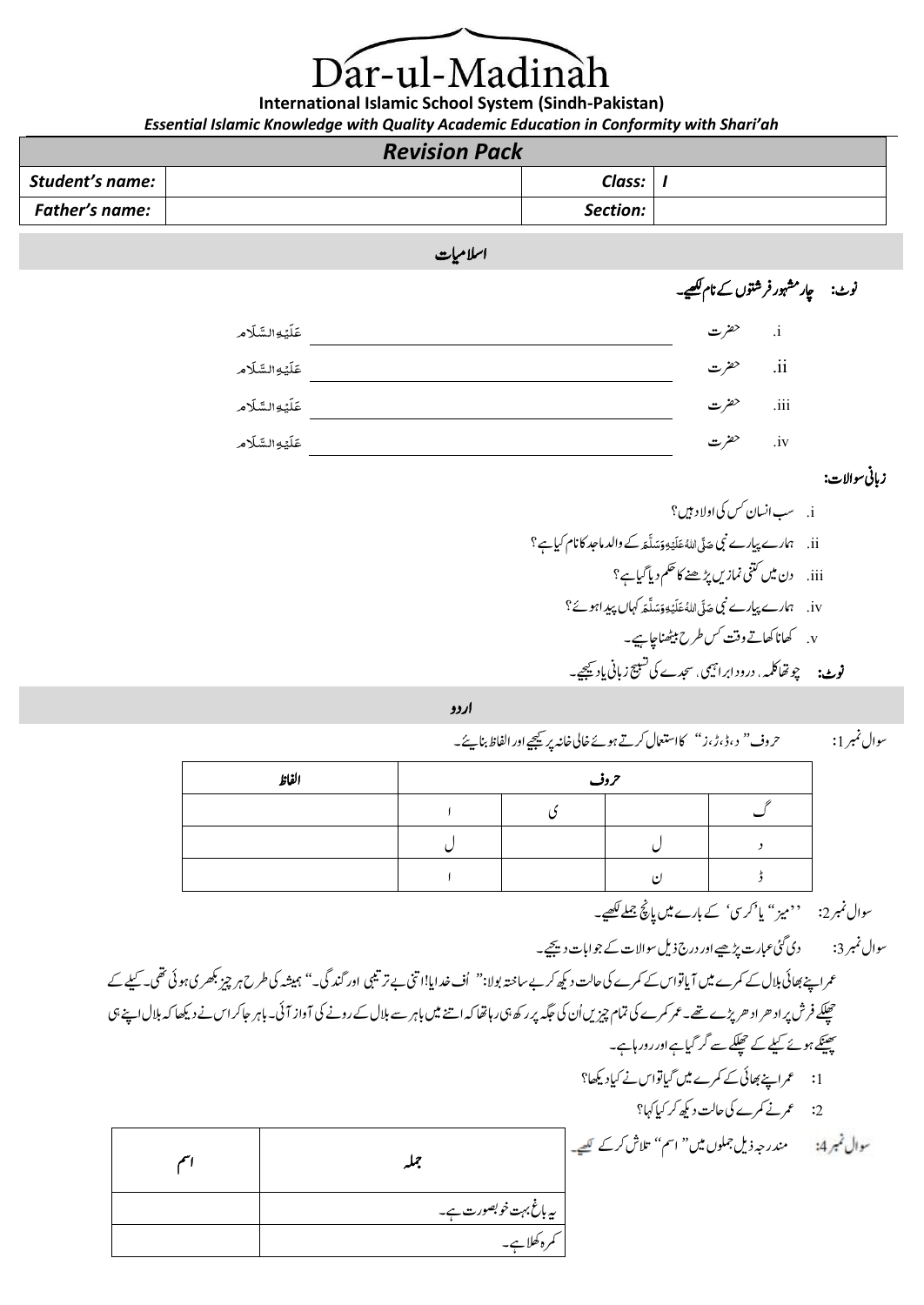|    |                                                                                                                      | سوال نمبر 5: `` دیے گئے الفاظ کوجملوں میں استعمال ﷺ۔                                          |
|----|----------------------------------------------------------------------------------------------------------------------|-----------------------------------------------------------------------------------------------|
|    | 丛                                                                                                                    | —<br>الفاظ                                                                                    |
|    |                                                                                                                      | کیسے                                                                                          |
|    |                                                                                                                      | کہاں                                                                                          |
|    |                                                                                                                      |                                                                                               |
|    |                                                                                                                      |                                                                                               |
|    |                                                                                                                      | i. لفظ <b>سے ہہار اپن</b> ی کس زیور کانام ہے؟<br>ii. لفظ <b>است خلال اپن</b> یں کون سارنگ ہے؟ |
|    |                                                                                                                      |                                                                                               |
|    |                                                                                                                      |                                                                                               |
|    | چیپا                                                                                                                 | چاتے <mark>  <sup>ت</sup>مت   بیمار  </mark>                                                  |
|    |                                                                                                                      |                                                                                               |
|    |                                                                                                                      |                                                                                               |
|    |                                                                                                                      |                                                                                               |
|    |                                                                                                                      | iv. دانت صاف نہ رکھے جائیں توانسان یہ مسلسلہ ہے۔ ہو سکتاہے۔                                   |
|    | <b>English</b>                                                                                                       |                                                                                               |
| 1. | Find the misspelled words in the following sentences, correct and re-write them.                                     |                                                                                               |
|    | One day, a chick wsa crying.<br>• He wanted ot go home.                                                              |                                                                                               |
| 2. | Fill in the blanks with correct words.                                                                               |                                                                                               |
|    | avoid<br>wash<br>you<br>keep<br>get<br>meal                                                                          |                                                                                               |
|    | yourself clean.                                                                                                      | junk food like chips and burgers.                                                             |
|    | Take your on time.                                                                                                   | hands before and after the meal.                                                              |
|    | well soon.<br>How are ___________ my dear?                                                                           |                                                                                               |
| 3. | Write the missing letters to complete the following words.                                                           |                                                                                               |
|    | $mo$ er<br>a ress                                                                                                    | Bu<br>le.                                                                                     |
| 4. | bro er<br>en<br>Answer the following questions.                                                                      | le<br>Mi                                                                                      |
|    | Why was the kitten sad?                                                                                              |                                                                                               |
|    | What were the children?                                                                                              |                                                                                               |
|    | What is the sign of danger?                                                                                          |                                                                                               |
|    | How should we cross the road?                                                                                        |                                                                                               |
| 5. | Make plural of the following words.                                                                                  |                                                                                               |
|    | home<br>hen                                                                                                          |                                                                                               |
|    | cat<br>key                                                                                                           |                                                                                               |
| 7. | Write parts of the body names.                                                                                       |                                                                                               |
|    |                                                                                                                      |                                                                                               |
| 8. | Think and complete the following sentences.                                                                          |                                                                                               |
|    | I come to school by _________________.                                                                               |                                                                                               |
|    | Letter Line and Line and Line and Line and Line and Line and Line and Line and Line and Line and Line and Line<br>On |                                                                                               |
| 9. | Rearrange the following jumbled words and make correct sentences.                                                    |                                                                                               |
|    | cross help I people road the the                                                                                     |                                                                                               |
|    | allow I move the to vehicles                                                                                         |                                                                                               |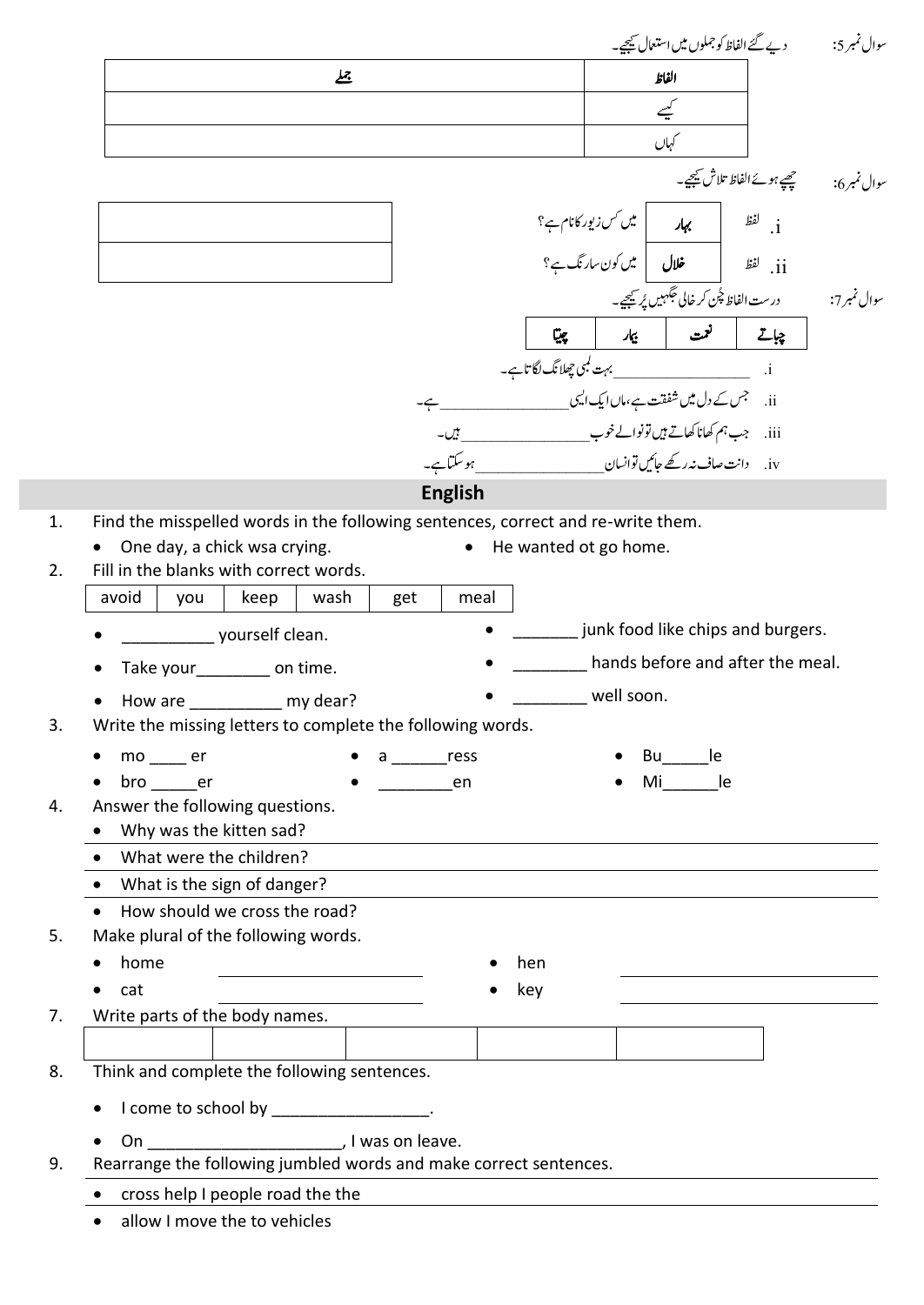| 10. | Tick the correct possessive forms in the following sentences. |                                                |                                                                                                |
|-----|---------------------------------------------------------------|------------------------------------------------|------------------------------------------------------------------------------------------------|
|     | I am a student. This is (I/my) book.                          |                                                |                                                                                                |
|     | We are Muslims. (We / Our ) religion is Islam.                |                                                |                                                                                                |
| 11. |                                                               | Fill in the blanks with correct adjectives.    |                                                                                                |
|     | tiny                                                          | long                                           |                                                                                                |
|     | The ant is _______________.                                   |                                                |                                                                                                |
|     | This knife is                                                 |                                                |                                                                                                |
| 12. |                                                               |                                                | Use capital letter, full stop and exclamation mark where necessary and re-write the sentences. |
|     | What a beautiful day                                          |                                                | Thank you                                                                                      |
|     | my hen laid two eggs.                                         |                                                | That boy eats an apple a day<br>$\bullet$                                                      |
|     |                                                               |                                                | <b>Mathematics</b>                                                                             |
| Q.1 |                                                               | Write the following into repeated addition.    |                                                                                                |
|     | $\overline{7}$                                                | 4<br>$\times$<br>$=$                           |                                                                                                |
| Q.2 | Divide the following:                                         |                                                |                                                                                                |
|     | 8<br>i.                                                       | $\overline{2}$<br>$\div$<br>$=$                | 25<br>5<br>ii.<br>$\div$<br>$=$                                                                |
| Q.3 | Number the following from big to small:                       |                                                |                                                                                                |
|     |                                                               |                                                |                                                                                                |
| Q.4 | Complete the following tasks:                                 | Write the time shown in the clocks.            | Draw both hands of clock to show the time.                                                     |
|     |                                                               |                                                | 9 o'clock                                                                                      |
| Q.5 | Solve the following:                                          |                                                |                                                                                                |
|     |                                                               |                                                |                                                                                                |
|     |                                                               | $\times$                                       |                                                                                                |
| Q.6 |                                                               | Number the days of the week: (Ordinal Numbers) |                                                                                                |
|     | Friday                                                        |                                                | Thursday                                                                                       |
|     | <b>Monday</b>                                                 |                                                | <b>Tuesday</b>                                                                                 |
|     | <b>Sunday</b>                                                 |                                                |                                                                                                |
| Q.7 | Draw the next pattern.                                        |                                                |                                                                                                |
|     |                                                               |                                                |                                                                                                |